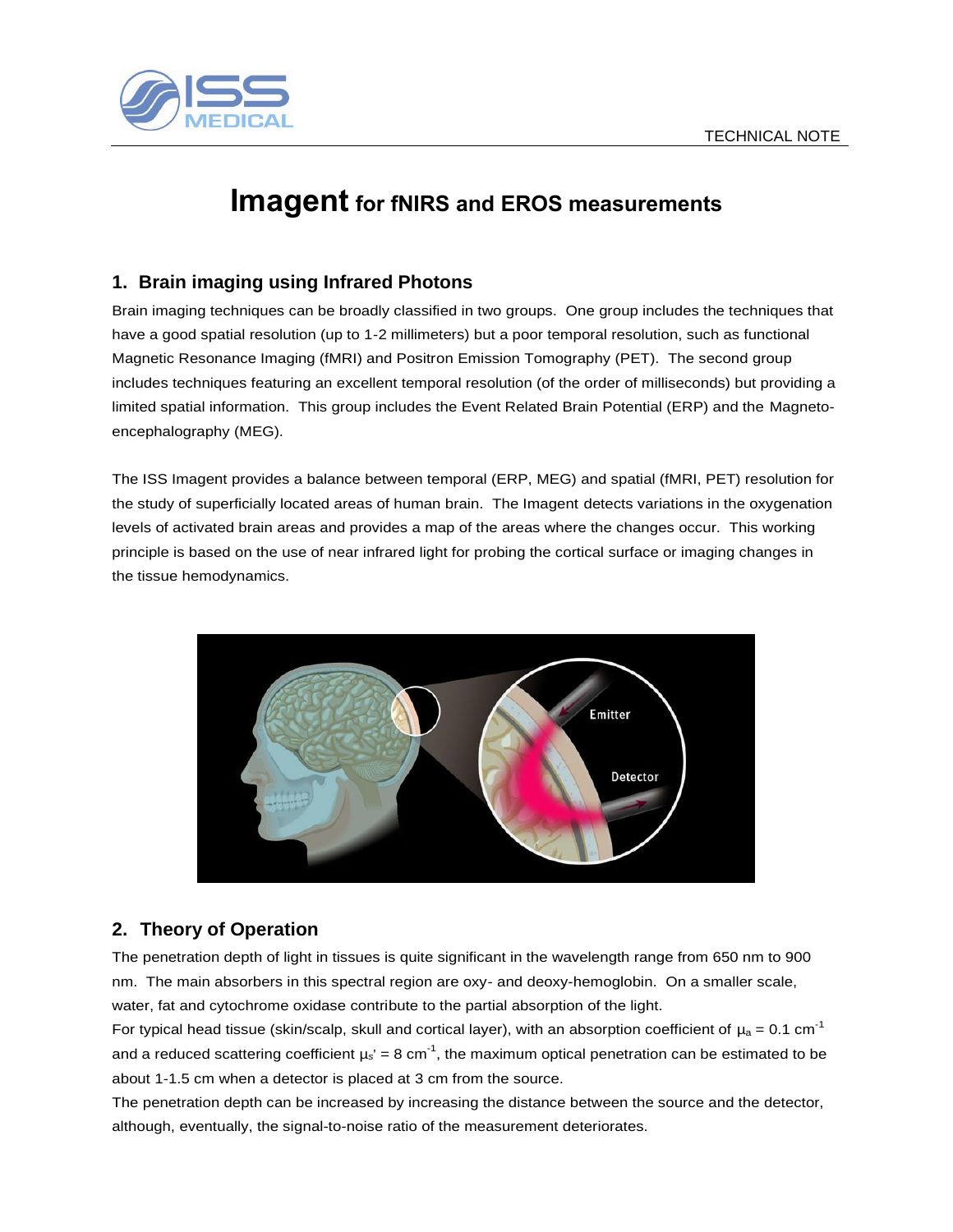

Wavelength (nm)

**Figure 2**. The absorption spectra of major absorbers (Oxygenated Hemoglobin, De-Oxygenated Hemoglobin, and Water) in the region 600-1100 nm.

#### **Frequency Domain NIRS**

The standard light sources used in the Imagent emit light at wavelengths of 690 nm and 830 nm (an equal amount of light sources at each wavelength is provided). The light sources used by the ISS Imagent are modulated at an RF frequency of 110 MHz. This means that the light intensity is not constant but varies with time. Mathematically, the light source intensity as a function of time is expressed as:

$$
I_0 = I_{DC_0} + I_{AC_0} \sin(2\pi ft - \Phi_0)
$$

where:

| $I_0 =$      | source intensity                                |
|--------------|-------------------------------------------------|
| $I_{DC_0}$ = | average component of the light source intensity |
| $I_{AC_0}$ = | alternating component of the light intensity    |
| $f =$        | modulation frequency                            |
| $\Phi_0 =$   | phase of the light source                       |

As seen in the above equation, the light source intensity has three critical elements, the constant DC component, the alternating AC component, and the phase component. The excitation light is displayed in Figure 3 by the blue line. The light that traversed the tissue is collected by fiber bundles, which divert it to the light detectors (photomultiplier tubes). The three components of the detected signal are measured: the DC, AC and the phase of the photon density wave. After traversing the tissue, the light has a lower modulation (ratio  $AC/DC$  ) than the excitation light and, moreover, it is delayed, or has a phase shift (red line) with respect to the excitation light.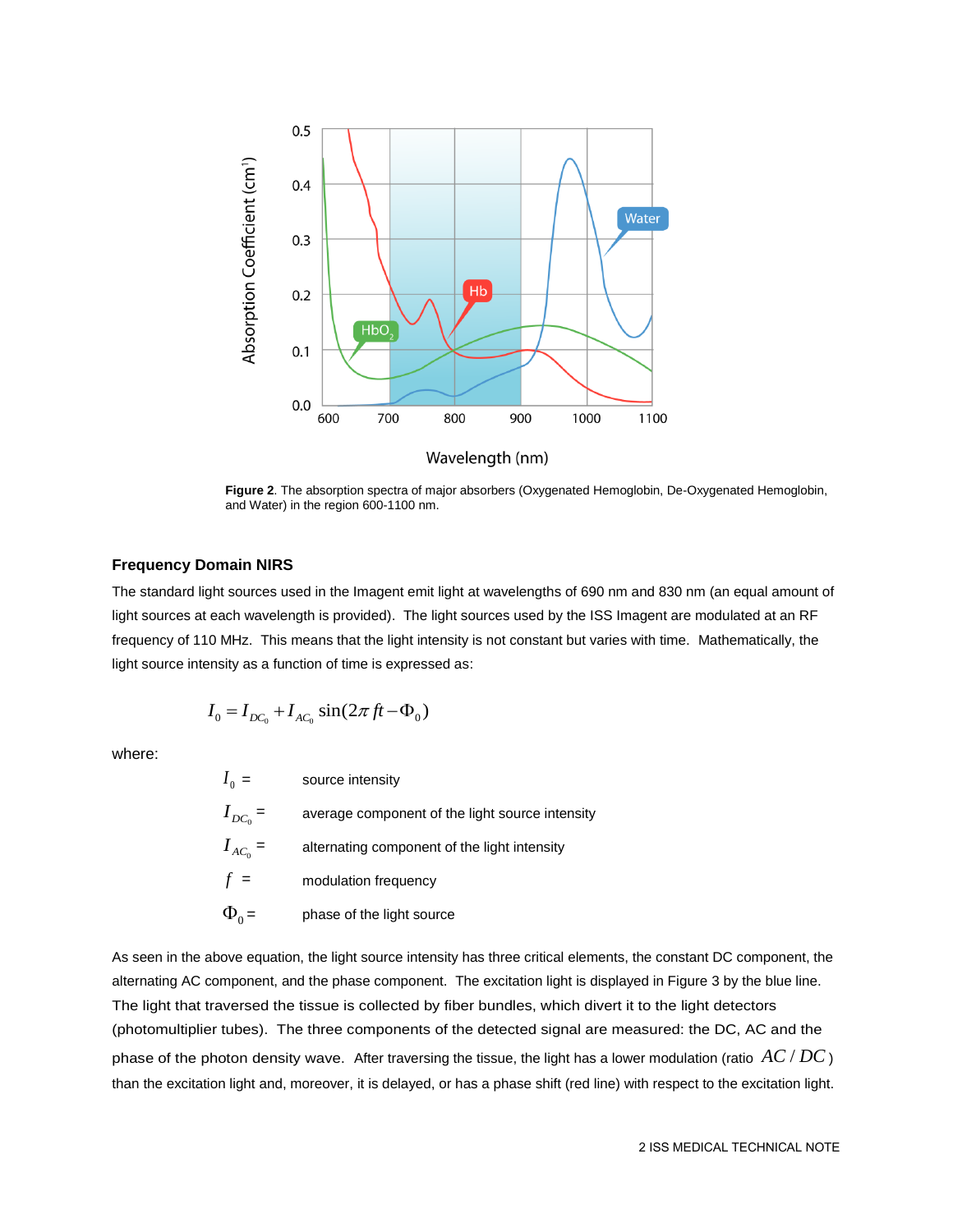

**Figure 3.** The light source modulation parameters are shown. AC is the amplitude of the modulation. DC is the average intensity. The phase shift between the two signals is also shown.

The use of the AC and phase components, contrary to the DC component of the signal, assures that the room light does not interfere with the measurement. Additionally, modulated light penetrates the tissue at a deeper depth than non-modulated light.

#### **Multiplexing the light sources**

The light sources in Imagent are grouped in banks of eight units; in one bank, four laser diodes emit at 690 nm and the remaining four lasers emit at 830 nm. The light is delivered to the tissue by fiber optics, which are typically paired (for carrying the two wavelengths) although for some measurements it is convenient to use them at a single wavelength. The fibers are arranged in a geometrical pattern (montage) selected by the researcher that includes the fiber bundles that bring back the light to the detectors. The different source-detector distances allow for the researcher to probe different depths in the same region, as well as an estimate of the scattering and absorption coefficient in the region.

Each light source is turned ON/OFF by the computer in a sequence determined by the operator to ensure that the signal emitted by each source is correctly identified by the detectors. Typically, the ON time for a light source is about 20 ms - although a longer or shorter time can be selected – and the entire cycle for eight light sources takes 160 ms. This is the measurement time for characterizing the hemodynamics changes occurring in a region.

Three modes of operation are selectable through the software and reported in Table I (for the Imagent with 64 sources and 8 detectors). The instrument is versatile as it allows the researcher, when required, to utilize a smaller number of light sources and probe a region in a shorter time.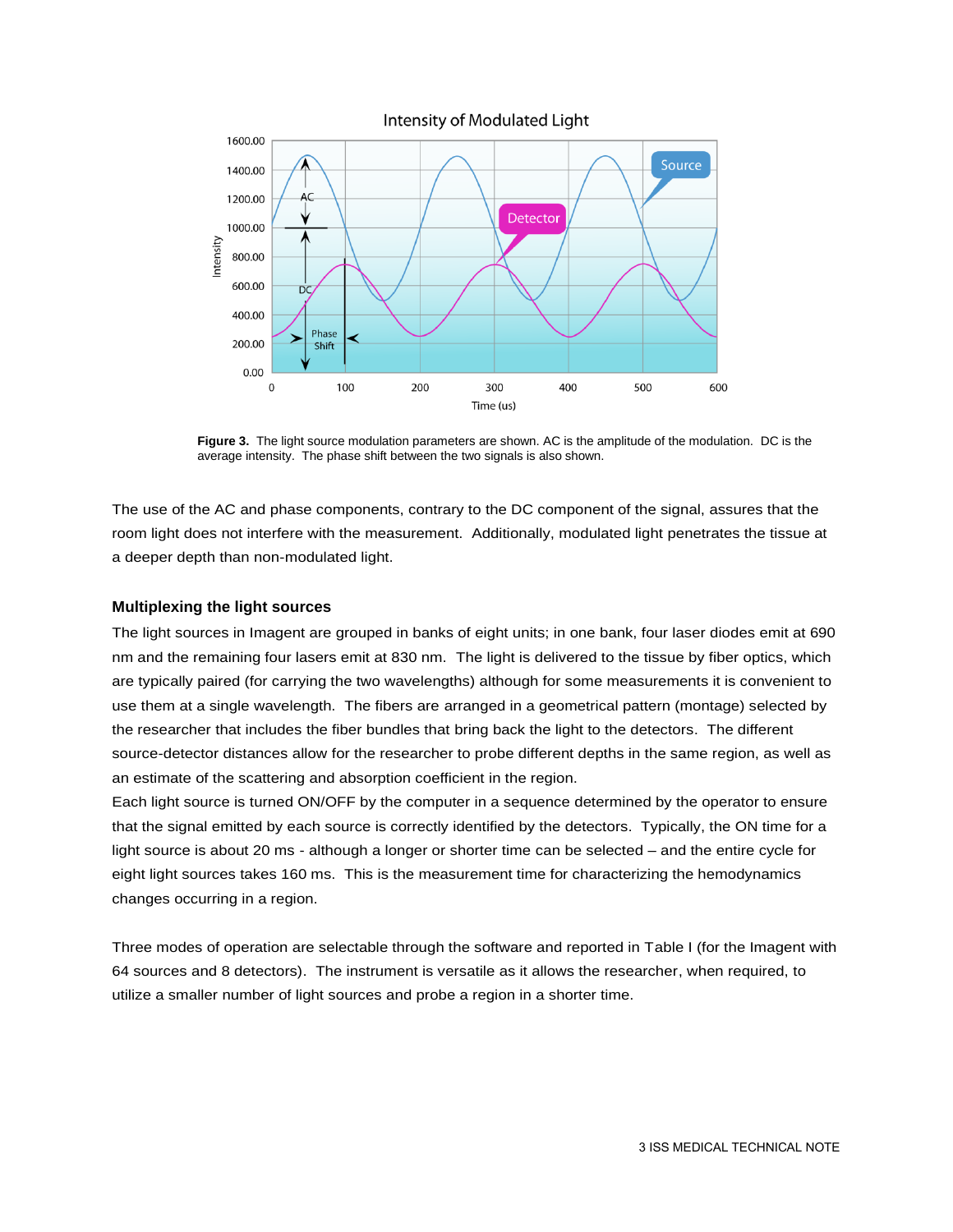| Operation<br>mode                                  | No. of sources<br>simultaneously<br>ON | <b>Typical cycle</b><br>time *<br>(ms) | <b>Typical</b><br>max cycle<br>time EROS<br>(ms) | <b>Description</b>                                                                                                                                                                                                              |  |
|----------------------------------------------------|----------------------------------------|----------------------------------------|--------------------------------------------------|---------------------------------------------------------------------------------------------------------------------------------------------------------------------------------------------------------------------------------|--|
| Switch-8                                           | 8                                      | 160<br>or less                         | 16<br>or less                                    | Each of the 4 laser boards has one LD ON for 20 ms.<br>The signal is collected simultaneously on 4 detector<br>channels.<br>Since 4 light sources are on simultaneously, they must<br>be positioned far apart from one another. |  |
| Switch-16                                          | 4                                      | 320<br>or less                         | 32<br>or less                                    | Only 2 LDs are ON simultaneously. The signal is<br>collected simultaneously on 4 detector channels. The<br>probes can be positioned closer together as fewer light<br>sources are on simultaneously.                            |  |
| Switch-32                                          | $\mathcal{P}$                          | 320<br>or less                         | 64<br>or less                                    | In this mode of operation, the cycle time is long, but 1<br>light source is ON.<br>More positions can be probed closer together.                                                                                                |  |
| <b>Table I.</b> Mode of operation for Imagent 64/8 |                                        |                                        |                                                  |                                                                                                                                                                                                                                 |  |

#### **Fast Signals and Slow Signals**

For the detection of fast signals – signals related to neuronal activation - one wavelength only is typically utilized. In this mode of operation, it is feasible to have a readout time of less than 20 ms.

## **3. fNIRS Applications**

As an example we report the case of a probe applied on the head of a volunteer in the position indicated in Figure 3 (left side of the head in the motor cortex area). The subject was asked to begin or stop performing a finger-motion (palm squeezing) exercise using the right hand. The squeezing rhythm (1.5 Hz) was maintained by means of a metronome. Exercise epochs typically had stimulation/relaxation periods of 20/20 s, 20/13 s and 17/10 s, and each consisted of 10 periods.



Figure 4 below shows the hemodynamics fluctuations measured in source-detector pairs A7 and D15.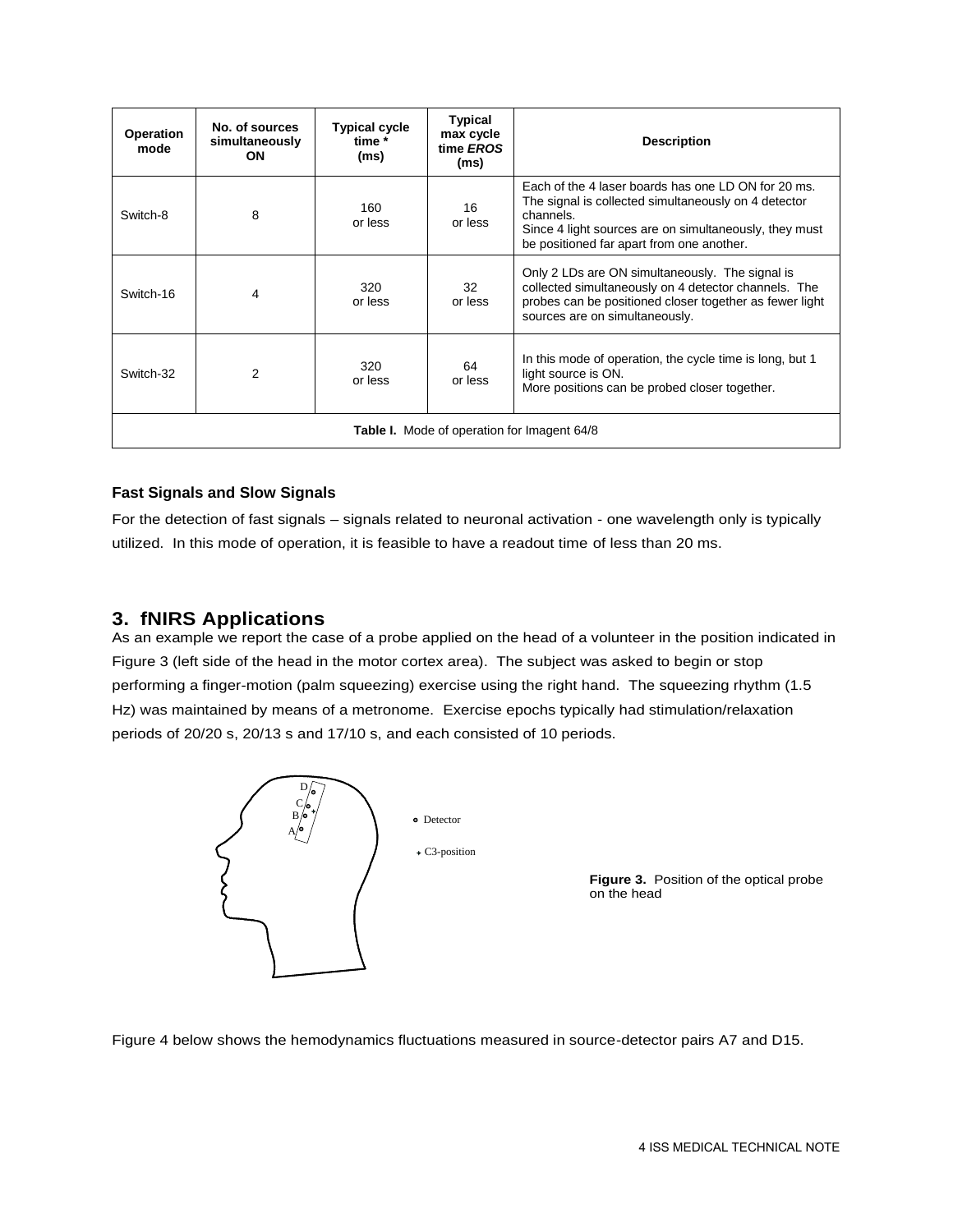

**Figure 4.** Hemodynamics fluctuation measured in source– detector pairs A7 (a) and D15 (b)

Figure 4a shows that, during the stimulation, the oxy-hemoglobin concentration, [HbO<sub>2</sub>], increases and the deoxy-hemoglobin concentration, [Hb], decreases, and during the relaxation, there is a recovery toward the baseline level. This pattern of hemodynamic changes during the exercise is obviously different from the one observed at rest.

Figure 4b displays the signal detected at location D15: at this location there is no significant difference between the fluctuation patterns at rest and during exercise (the full scale of Fig. 4a is 0.25, while the full scale of the plot of Fig. 4b is 0.15).

#### **4. EROS Applications**

Event Related Optical Signal is an fNIRS technique that, instead of using changes in absorption due to the hemodynamics to infer the cognitive response to the stimulus, processes the information carried by the scattering component of the optical signal that probes the cerebral cortex. It is speculated that the changes in the signal are due to the changes in the shape of glia and neurons that are associated with neuron firing (which may be due to the movements of water and ions through the membrane) or to changes in the optical parameters of the membrane itself through the activation. As EROS does not use the changes in absorption due to the hemodynamics, it is a more direct measurement of the cellular activity; it is capable of localizing the brain activity within millimeters with a time scale of a milliseconds. The Imagent configuration used for EROS detection usually features one excitation wavelength only (830nm is preferred as it has a better efficiency penetration in the tissue than the 690 nm) and the fibers are not paired. Two parameters are measured:

- (1.) the amount of light emitted by the source that reaches the detector;
- (2.) the phase delay (or time delay) of the photons that reach the detector.